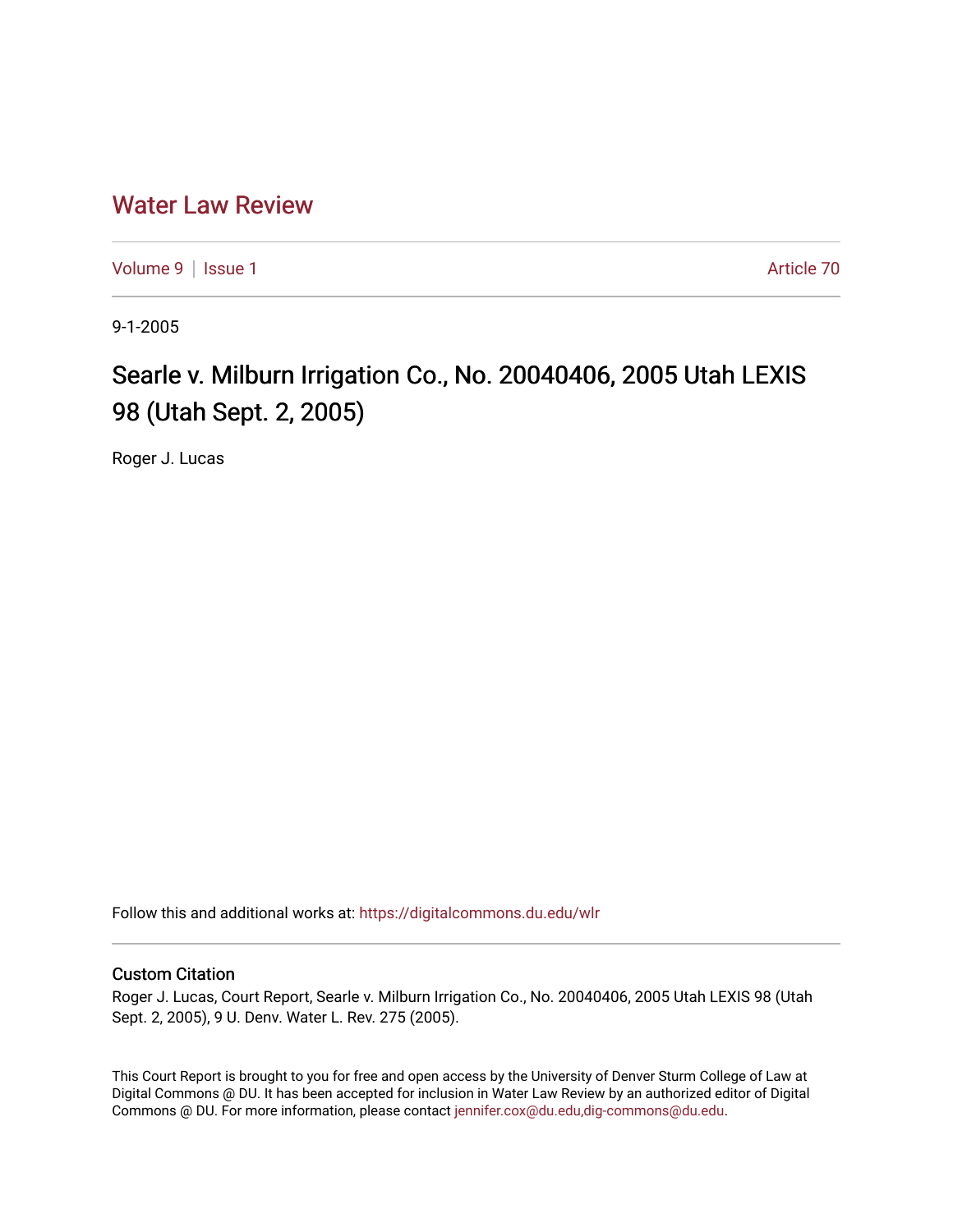resentatives, claiming that the conversion of these districts disqualified them as organized divisions of the Red Bluff District and prevented them from electing representatives to the board. Both sides sought declaratory relief and, following a bench trial, the 143rd District Court of Ward County entered judgment in favor of Red Bluff District. Ward District 1 and Ward District 3 appealed to the Court of Appeals of Texas, Eighth District.

In interpreting the statute *de novo,* the court observed that the legislature initially approved control and improvement districts for inclusions in power control districts such as Red Bluff, but later amended the statute to omit them. Red Bluff maintained, as did the trial court, that this change in the statute indicated an intention by the legislature to restrict membership in power control districts to improvement districts. However, the court held that, rather than evidencing an intent to forever restrict membership to improvement districts, the legislature intended only to exclude the more powerful control and improvement districts from inclusion in power control districts. Furthermore, the trial court's restrictive approach to the statute was inconsistent with a general legislative intent to permit conversion of one type of water district to another. As such, Ward Districts 1 and 3 could remain functional members of the Red Bluff District.

Red Bluff also claimed that Chapter 58 irrigation districts could not elect representatives to its board because the election procedures provided for these districts would lead to voter disenfranchisement. Under Chapter 58, eligibility to vote in irrigation district elections is based on ownership of irrigable land, excluding non-landowners. The court, however, pointed to United States Supreme Court precedent concluding that such elections do not violate equal protection because of the special limited purpose of water districts. The court concluded that the issue was irrelevant here because Chapter 58 only applies to elections of the irrigation district's own board of directors and does not apply to the election of representatives to the Board. Thus, the court reversed the trial court in favor of the irrigation and water improvement districts.

*Noah Klug*

## **UTAH**

Searle v. Milburn Irrigation Co., No. 20040406, **2005** Utah **LEXIS 98** (Utah Sept. 2, **2005)** (holding: **(1)** an applicant seeking a change in water use need only show reason to believe approval of an application will not result in impairment of a vested water right; (2) applicant bears the burden of persuasion throughout the application process; and (3) protestant may successfully oppose an application approval by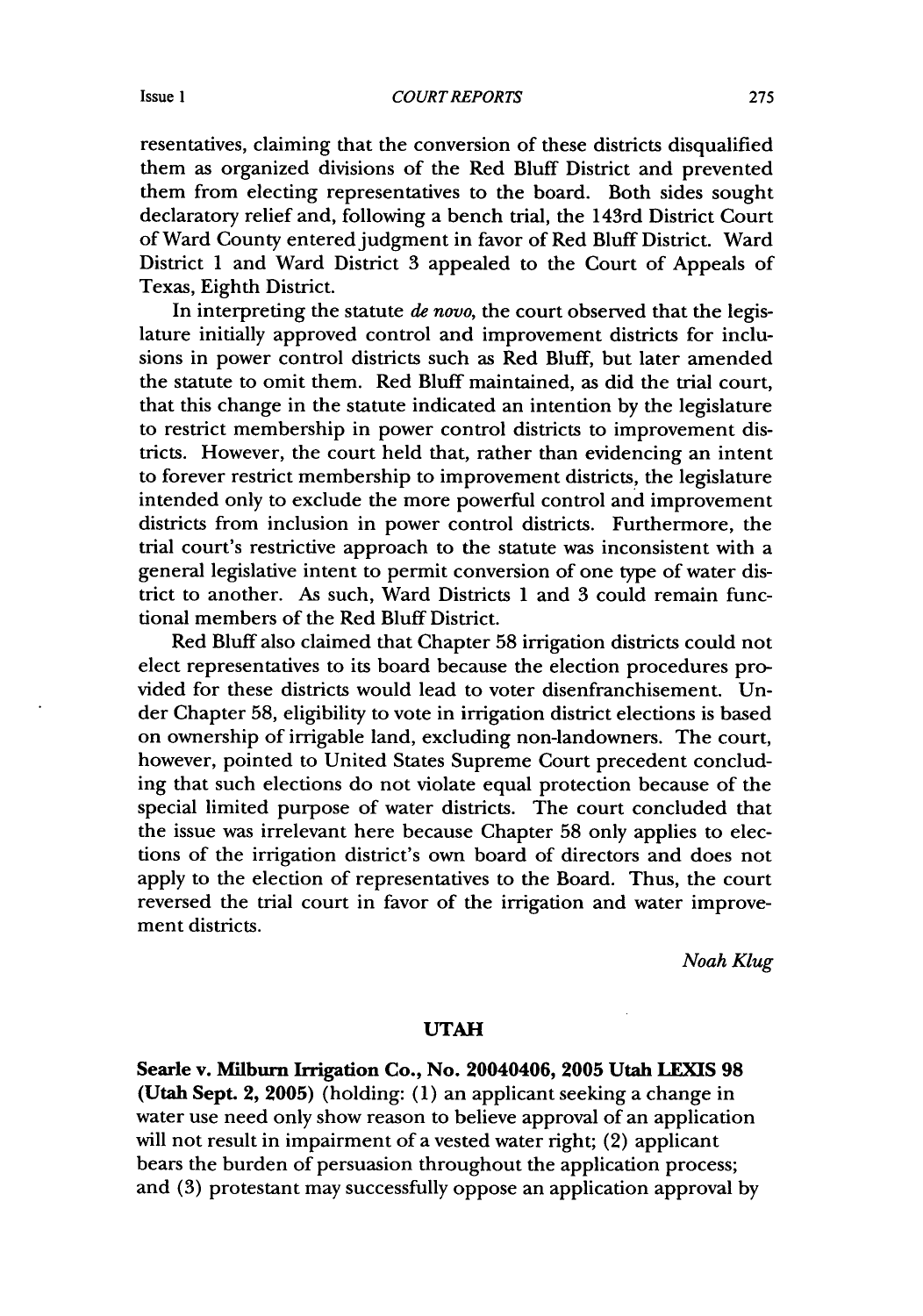producing direct or circumstantial evidence that undermines an applicant's showing).

Lawrence and Ann Searle ("Searles") purchased a water right in Sanpete County, Utah. To comply with requirements necessary to obtain a building permit, the Searles filed a change application with the State Engineer to change the point of diversion, place of use, and nature of use of the water right. Milburn Irrigation Company ("Milburn") opposed this application, claiming it would impair its prior existing rights. After an informal adjudicative hearing in which both parties presented argument and testimony, the State Engineer rejected the Searles' application, as well as the Searles' subsequent request for reconsideration.

The Searles filed suit in the District Court for the Sixth District seeking judicial review of the State Engineer's decision. At trial, the Searles offered testimony from an expert witness supporting their contention that their requested change application would not impair Milburn's water rights. Milburn, in turn, offered testimony from two expert witnesses supporting its contention that the change would impair its rights. The district court reached the same conclusion as the State Engineer and denied the Searles' application.

On appeal to the Supreme Court of Utah, the Searles and the State Engineer took exception to the approach adopted by the district court in which the burden of persuasion "shifted from the applicant to the protestant" and that the "standard of proof was by a preponderance of the evidence." The State Engineer argued that the burden of persuasion remained on the Searles, whereas the Searles argued that the standard of proof placed on Milburn should have been more akin to clear and convincing evidence, rather than proof by a preponderance of the evidence.

The court addressed three areas of concern with the approach that the district court adopted. It analyzed whether the district court: (1) properly invoked the preponderance of the evidence standard of proof; (2) appropriately allocated the burden of proof; and (3) correctly concluded that a change applicant's prima facie showing that no impairment will result from application approval could be undermined by circumstantial evidence demonstrating the probability of impairment.

The court first provided a brief overview of the change application process itself, as well as the procedural course followed by the district court in the present case. The court noted that the lower court relied on its decisions in *Crafts v. Hansen* and *Salt Lake City v. Boundary Springs Water Users Ass'n* to justify applying a "burden shifting scheme" as well as utilizing a preponderance of the evidence standard of proof. However, the court distinguished the applicability of the language in those cases to the case at hand, reasoning that the proper procedure to fol